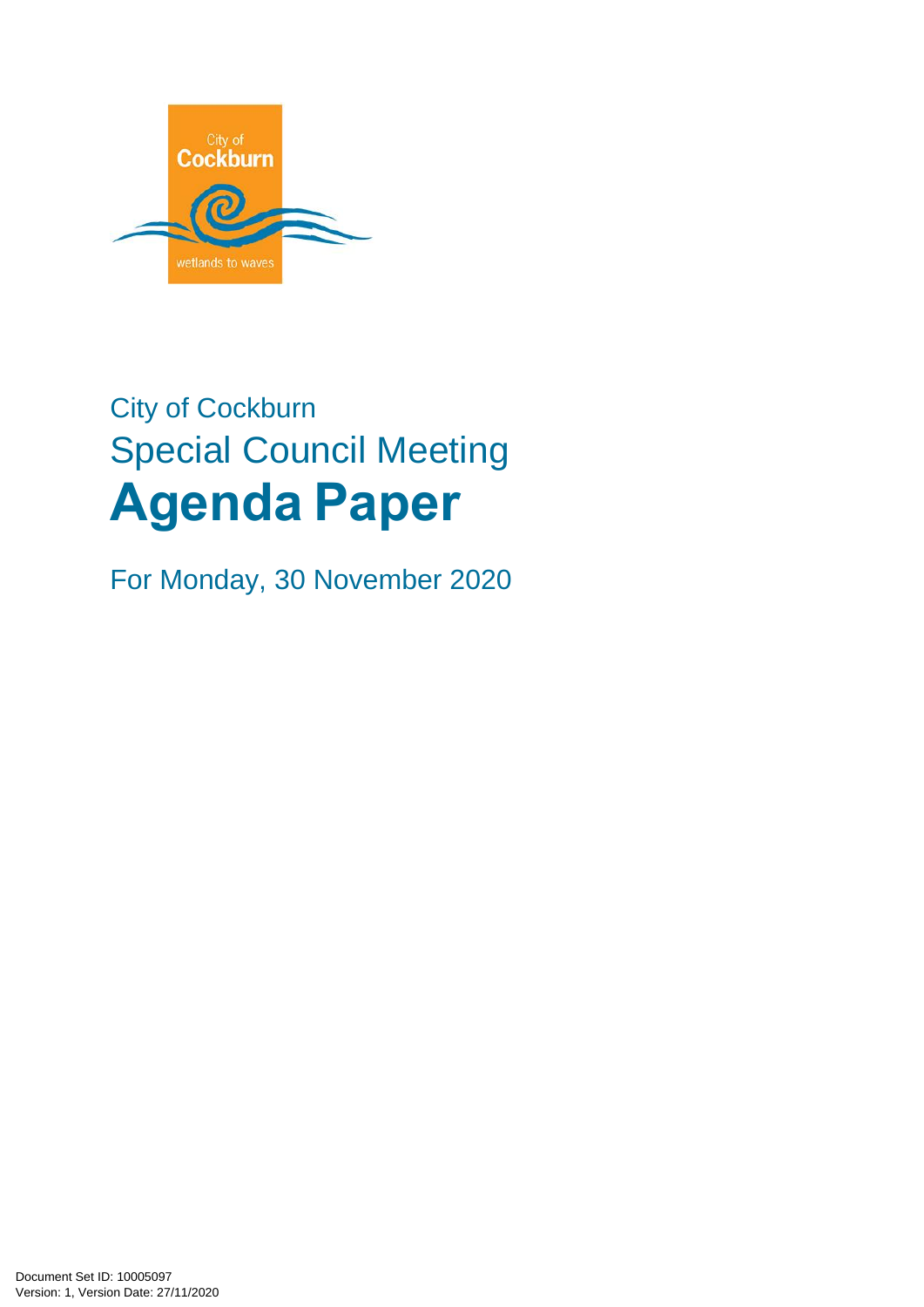

City of Cockburn PO Box 1215, Bibra Lake Western Australia 6965

Cnr Rockingham Road and Coleville Crescent, Spearwood

> Telephone: (08) 9411 3444 Facsimile: (08) 9411 3416

#### **NOTICE OF MEETING**

Pursuant to Clause 2.5 of Council's Standing Orders, a Special Meeting of Council has been called for Monday 30 November 2020. The meeting is to be conducted at 6.30PM in the City of Cockburn Council Chambers, Administration Building, Coleville Crescent, Spearwood.

The purpose of this meeting is to to consider a confidential staff matter.

The Agenda will be made available on the City's website prior to the Meeting.

Daniel Arndt **ACTING CHIEF EXECUTIVE OFFICER**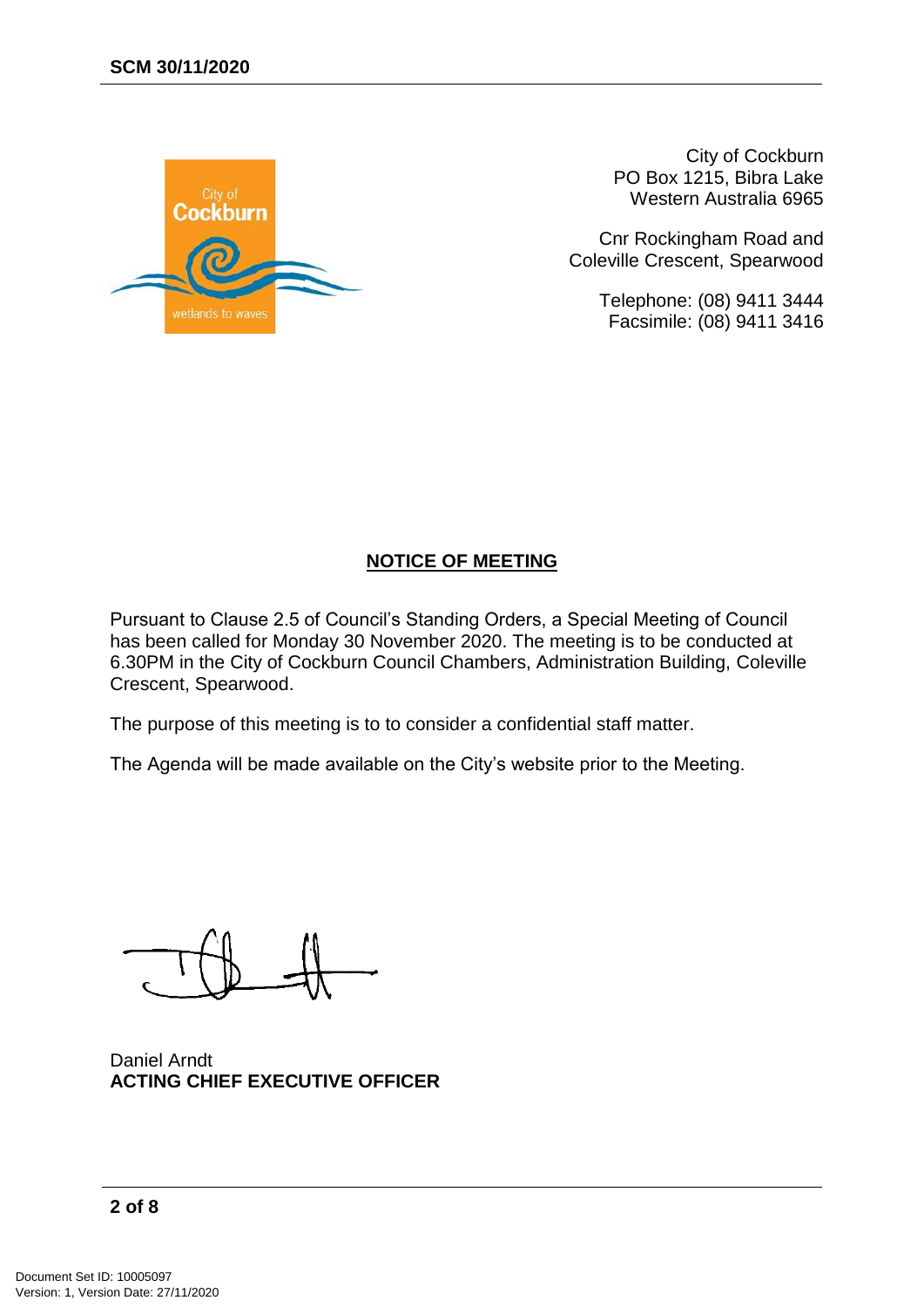# **CITY OF COCKBURN**

#### **SUMMARY OF AGENDA TO BE PRESENTED TO THE SPECIAL COUNCIL MEETING TO BE HELD ON MONDAY, 30 NOVEMBER 2020 AT 6.30PM**

#### **Page**

| $\mathbf 1$     |                                                                                                                     |  |
|-----------------|---------------------------------------------------------------------------------------------------------------------|--|
| 2.              | APPOINTMENT OF PRESIDING MEMBER (IF REQUIRED) 4                                                                     |  |
| 3.              | DISCLAIMER (TO BE READ ALOUD BY PRESIDING MEMBER)  4                                                                |  |
| $\overline{4}$  | ACKNOWLEDGEMENT OF RECEIPT OF WRITTEN DECLARATIONS OF<br>FINANCIAL INTERESTS AND CONFLICT OF INTEREST (BY PRESIDING |  |
| 5.              |                                                                                                                     |  |
| 6.              |                                                                                                                     |  |
| 7.              |                                                                                                                     |  |
| 8.              | DECLARATION BY MEMBERS WHO HAVE NOT GIVEN DUE<br><b>CONSIDERATION TO MATTERS CONTAINED IN THE BUSINESS PAPER</b>    |  |
| 9.              |                                                                                                                     |  |
| 10.             |                                                                                                                     |  |
|                 | MINUTES OF CHIEF EXECUTIVE OFFICER PERFORMANCE AND<br>10.1<br>KEY PROJECTS APPRAISAL COMMITTEE MEETING - 30         |  |
| 11 <sub>1</sub> |                                                                                                                     |  |
| 12 <sup>°</sup> |                                                                                                                     |  |
| 13 <sub>1</sub> |                                                                                                                     |  |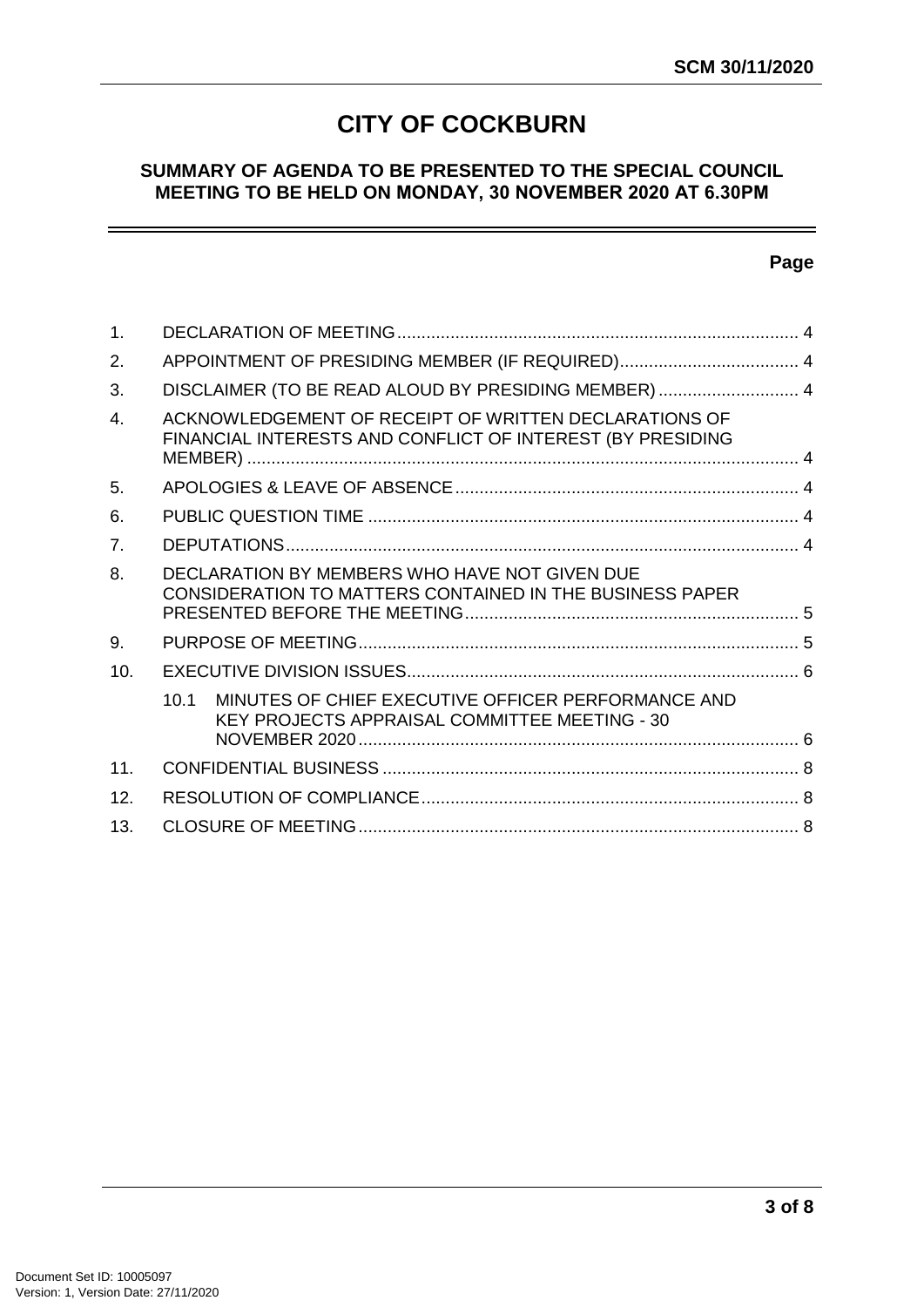# **CITY OF COCKBURN**

## **AGENDA TO BE PRESENTED TO THE SPECIAL COUNCIL MEETING TO BE HELD ON MONDAY, 30 NOVEMBER 2020 AT 6.30PM**

## <span id="page-3-0"></span>**1. DECLARATION OF MEETING**

## <span id="page-3-1"></span>**2. APPOINTMENT OF PRESIDING MEMBER (IF REQUIRED)**

## <span id="page-3-2"></span>**3. DISCLAIMER (TO BE READ ALOUD BY PRESIDING MEMBER)**

Members of the public, who attend Council Meetings, should not act immediately on anything they hear at the Meetings, without first seeking clarification of Council's position. Persons are advised to wait for written advice from the Council prior to taking action on any matter that they may have before Council.

## <span id="page-3-3"></span>**4. ACKNOWLEDGEMENT OF RECEIPT OF WRITTEN DECLARATIONS OF FINANCIAL INTERESTS AND CONFLICT OF INTEREST (BY PRESIDING MEMBER)**

## <span id="page-3-4"></span>**5. APOLOGIES & LEAVE OF ABSENCE**

Councillor Chamonix Terblanche - Leave of Absence Councillor Chontelle Stone - Apology

## <span id="page-3-5"></span>**6. PUBLIC QUESTION TIME**

## <span id="page-3-6"></span>**7. DEPUTATIONS**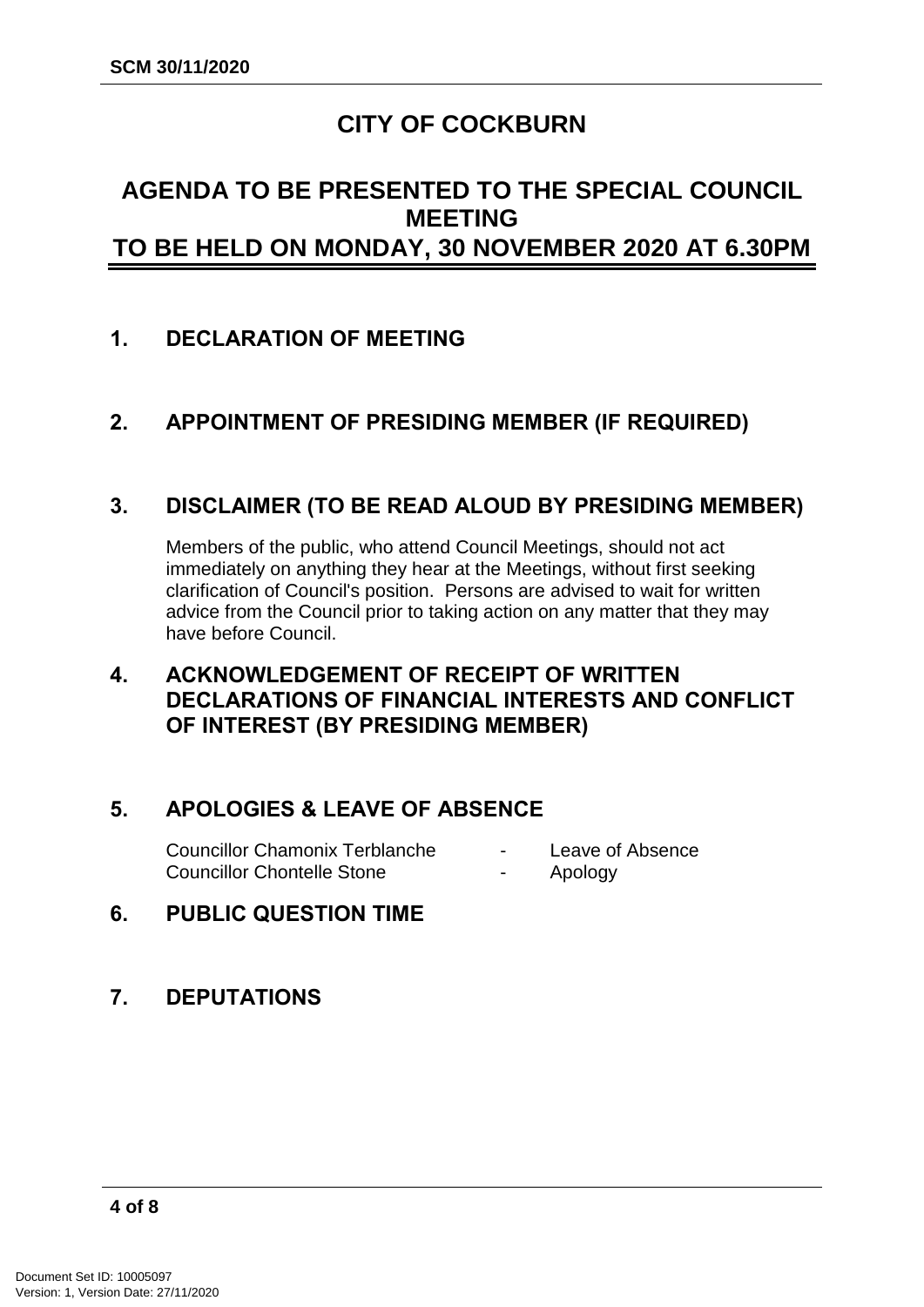## <span id="page-4-0"></span>**8. DECLARATION BY MEMBERS WHO HAVE NOT GIVEN DUE CONSIDERATION TO MATTERS CONTAINED IN THE BUSINESS PAPER PRESENTED BEFORE THE MEETING**

## <span id="page-4-1"></span>**9. PURPOSE OF MEETING**

The purpose of the meeting is to to consider a confidential staff matter.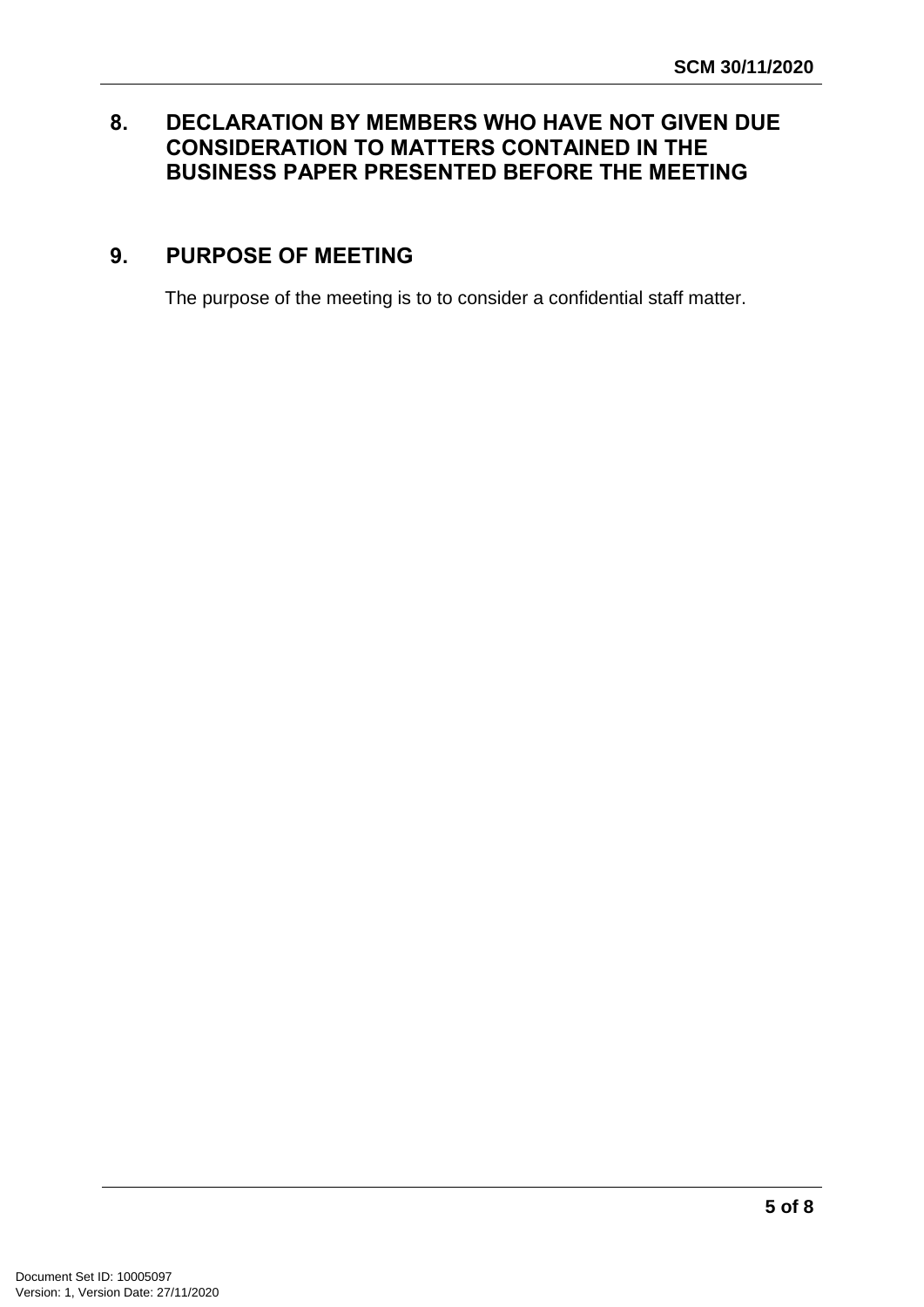## <span id="page-5-1"></span><span id="page-5-0"></span>**10. EXECUTIVE DIVISION ISSUES**

#### **10.1 MINUTES OF CHIEF EXECUTIVE OFFICER PERFORMANCE AND KEY PROJECTS APPRAISAL COMMITTEE MEETING - 30 NOVEMBER 2020**

**Author(s)** D Arndt Attachment 1. To be provided under seperate cover **(CONFIDENTIAL)** 

#### **RECOMMENDATION**

That Council receive the Minutes of the Special Chief Executive Officer Performance and Key Projects Appraisal Committee Meeting held on Monday 30 November 2020, and adopt the recommendations contained therein.

**TO BE CARRIED BY AN ABSOLUTE MAJORITY OF COUNCIL**

#### **Background**

The Chief Executive Officer Performance and Key Projects Appraisal Committee conducted a meeting on 30 November 2020. The minutes of the meeting are required to be presented to Council for consideration.

#### **Submission**

N/A

#### **Report**

The Committee recommendations are now presented for consideration by Council, and if accepted, are endorsed as the decisions of Council.

#### **Strategic Plans/Policy Implications**

#### Listening & Leading

*A community focused, sustainable, accountable and progressive organisation.*

 Attract, engage, develop, support and retain our employees to provide exceptional services for the community.

#### **Budget/Financial Implications**

Nil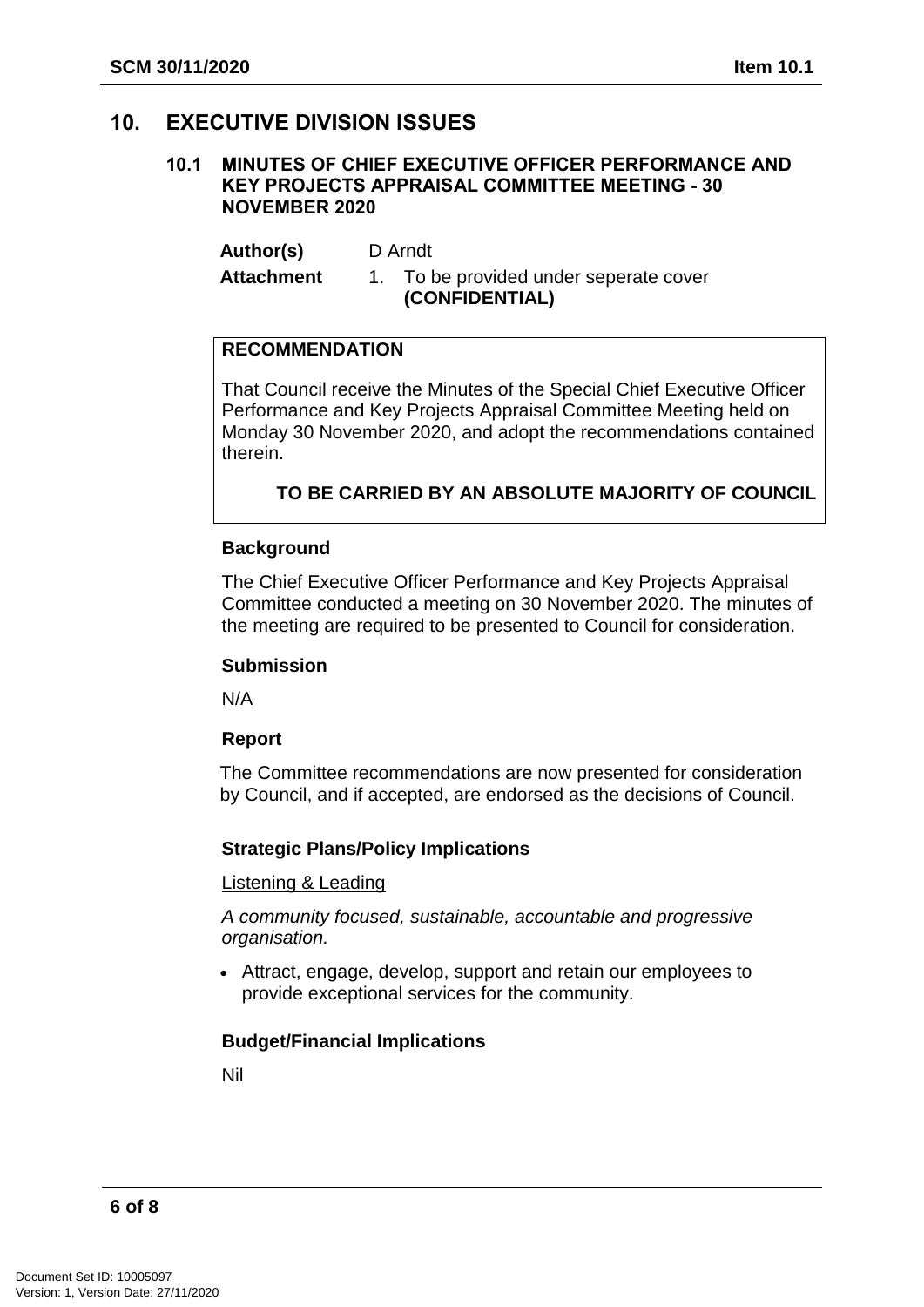#### **Legal Implications**

Section 5.36, 5.38 and 5.39 of the *Local Government Act 1995* and Regulations 18A to 18F of the *Local Government (Administration) Regulations* refer.

#### **Community Consultation**

Minutes of the Committee refer.

#### **Risk Management Implications**

There is a "Low" level of "Compliance" risk associated with this item.

#### **Advice to Proponents/Submissioners**

N/A

## **Implications of Section 3.18(3)** *Local Government Act 1995* **Nil**